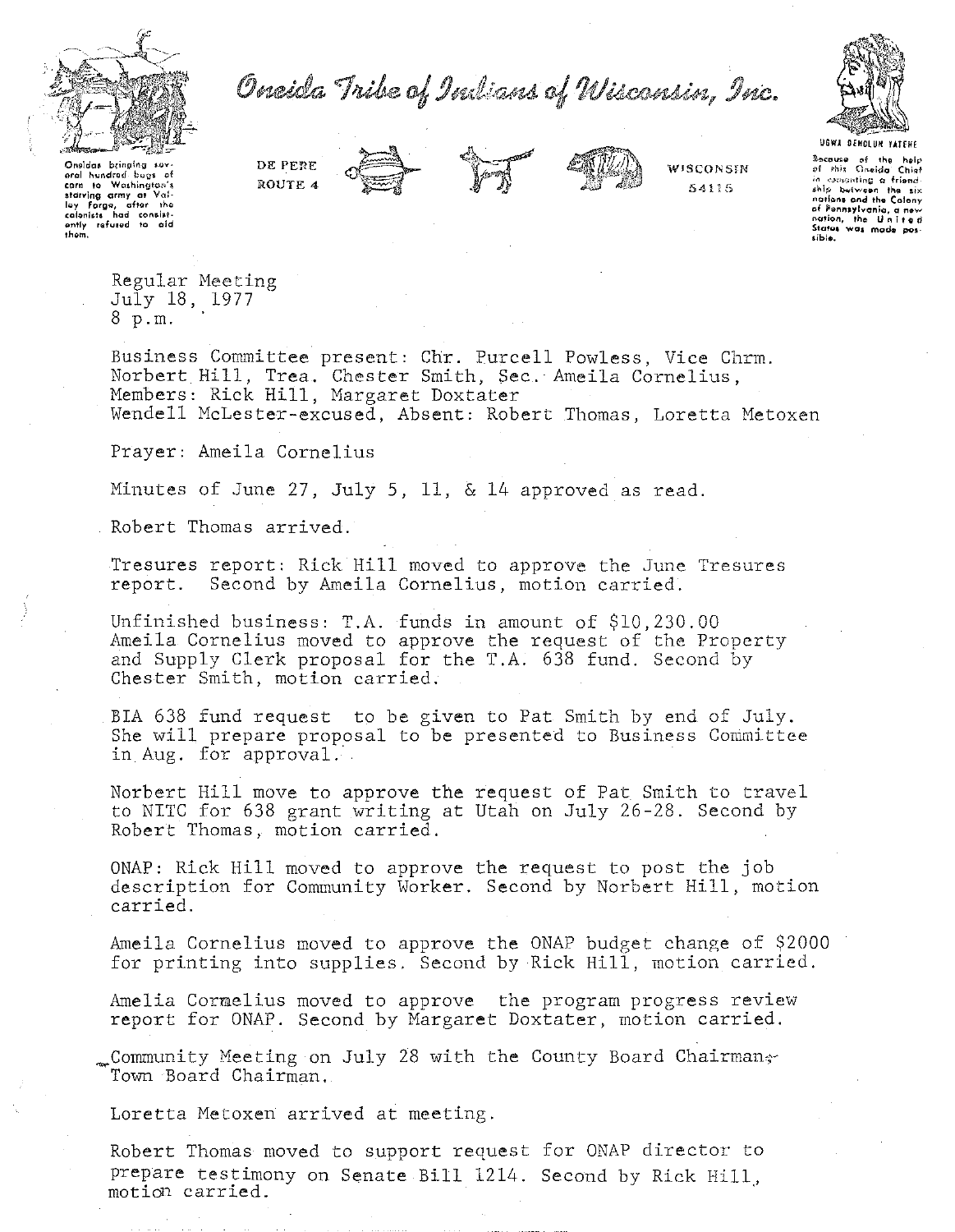p. 2 Oneida Tribe July 18,1977

Norbert Hill moved to approve the proposal for the Oneida cannery. Second by Loretta Metoxen, motion carried. 6 for, 1 abstain(AC).

## Housing:

Robert Thomas moved to approve the Housing lease resolution 7-18-77-A for modification of master lease with 40 houses as changed: released Shirley LeFleur, Pearl House, and Carl Melchert sites and add Martin Cooper and Elroy King site. Second by Norbert Hill, motion carried. (Release site will return to applicants).

Housing report by Jean Johnson. Loretta Metoxen moved to approve the Oneida Housing report, Second by Amelia Cornelius, motion carried.

## CETA: July 7

Ameila Cornelius moved to approve the recommendation for Delia Matson as janitor at the Tribal Building, CAP office and Site II elderly building. Second by Margaret Doxtater, motion carried.

Amelia Cornelius moved to accept the recommendation of Harold Denny and Richard Danforth as the custodian guard positions for the Nursing Home, Health center and nuseum. Second by Chester Smith, motion carried.

Robert Thomas moved to approve the recommendation of Ed Wallenfang, Terry Szmanski and Holly Littlejohn into th GED program. Second by Ameila Cornelius, motion carried.

Norbert Hill moved to approve the raise of Hudson Doxtater from \$4.00 to \$4.80 hr. Second by Loretta Metoxen, motion carried.

Robert Thomas moved to direct Nancy Hebster to seek funds to subsidize Lambert Metoxen wage to equal wage of Hudson Doxtater of \$4.80 hr. Second by Loretta Metoxen, motion carried.

Ameila Cornelius moved to accept the recommendation of for Title VI 1 cook helper, and 1 cook asst. for the nursing home and to table the Sr. Citizen director position until more information. Second by Robert Thomas, motion carried.

Norbert Hill moved to table the request by the Native American Resource Council until more information. Second by Margaret Doxtater motion carried.

July 14, Loretta Metoxen moved to approve the minutes of July 14, 77 as changed- the word 'recieved' change to 'revised'. Second by Robert- Thomas, 5 for, 2 opposed, motion carried. (minutes include recommendation for 2 land position-1 land technician and 1 secertary receptionist for the land office and litigation committee

It was reported that residents from Brown & Outagamie County cannot participate in the GLITC alcoholism program.

Report on Voc-Ed meeting in Denver. Suggest a public meeting with Ed. Committee and others to brain storm for a good proposal.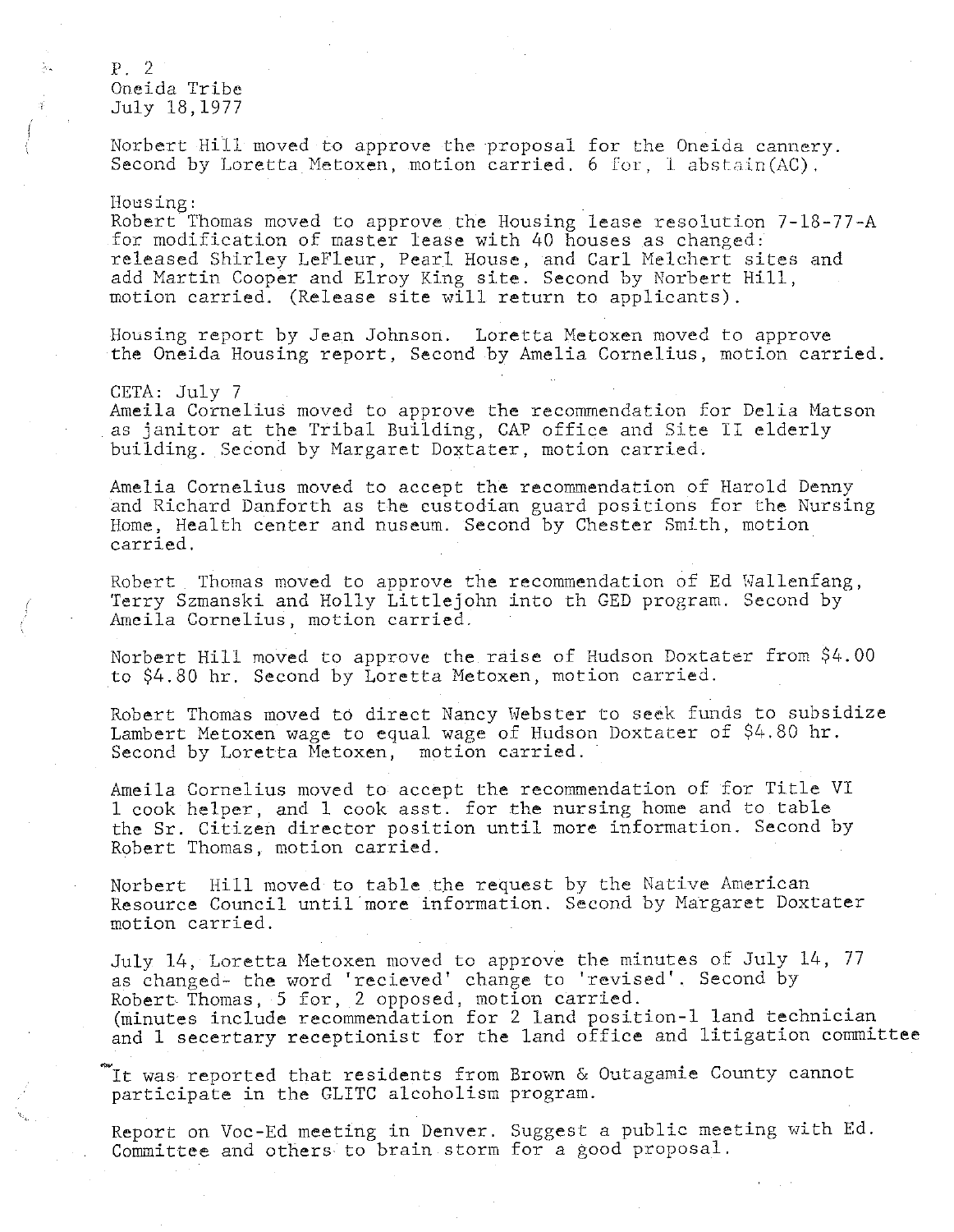$P.3$ Oneida Tribe July *t***,** 1977

Ameila Cornelius move to direct Pat Smith to have a meeting to discuss plans for the Voc-Ed, set aside funds, Second by Rick Hill, carried.

Historical report- Florence Jones report - funds for about 1 nonth salary-difficulty in getting board members to meet. Robert Thomas move to accept report 2nd carried.

Elderly Services request \$5,444. for Methodist Church Elderly group by Sister Toni.

Ameila Cornelius move to accept Anna John recommendation to table until more information is available by Nancy Webster at the next meetingsecond by Loretta Metoxen, carried.

Good Comments by Leonard Smith on programs provided to elderly in community.

National Indian Council on Aging Inc. meeting August 3,4,5, at Holiday Inn.

Education Report-Robert Thomas move to accept Ed. Bd. minutes of June 26-27, second Ameila Cornelius, carried.

Ameila Cornelius move to approve homesite lease of Karla Jean Dugan on Reformatory road- $\frac{1}{2}$  fair rental value, second by Chester Smithcarried.

Norbert Hill move to approve Harlan King homesite lease application Second by Rick Hill, carried.

Meeting scheduled Aug. 5 with highway commision.

Robert Thomas move to accept June 24, July 14 Land Committee minutessecond by Ameila Cornelius, carried.

Norbert Hill move to adopt Reso. 7-18-77-B for Ray & Deanna Elm.

Loretta Metoxen move that all Land business be directed to the Land-Committee, second by Margaret Doxtater, carried.

O.J.D.D.P. Robert Thomas move to approve the requested budget change Ameila Cornelius, motion carried.

Ameila Cornelius move to accept report- second by Rick Hill, motion carried.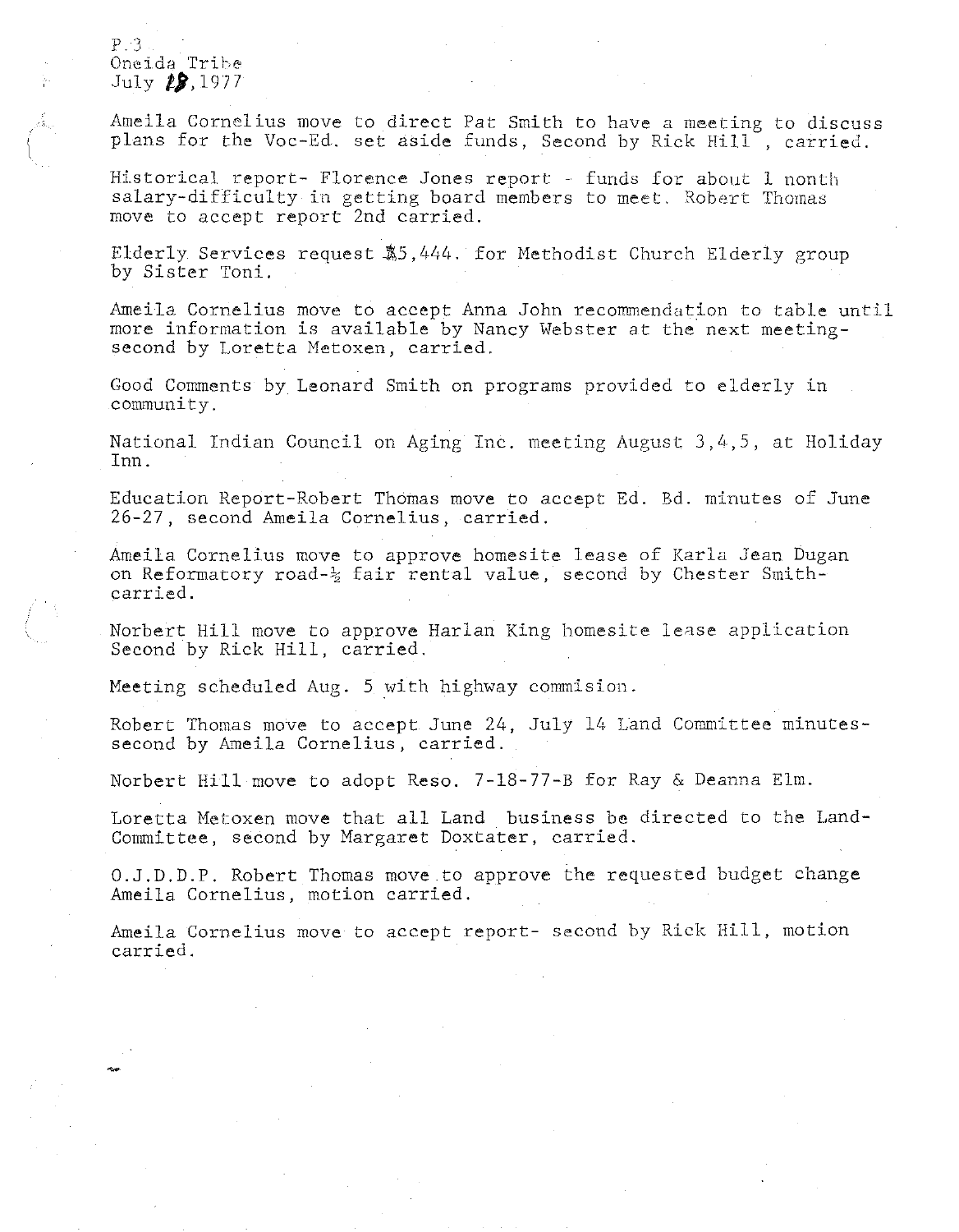P. 4 Oneida Tribe July **tf,l977** 

Carl Rasmussen

O.E.D.P., Loretta Metoxen move to have Carl Rasmussen to request an exten sion for submission of the O.E.D.P. and if no extension is granted then a apecial meeting shall be called, second by Ameila Cornelius, carried.

L.P.W.- Carl Smith presented Shopping Center and Supply Center Sonny King pave parking lot at Civec Center-site improvements at airport land. \$148,000 grant available.

Robert Thomas move to have Carl R. follow upon any necessary action neede for the L.P.W. project- second Chester Smith. To include working with th O.E.D.P. Committee second Chester Smith, carried.

Other ideas generated- Industrial Park warehouse.

Loretta Metoxen move to authorize the employment of a consultant to complete the L.P.W. proposal- second by Norbert Hill, 3for, 4 oppose, motion lost- Robert Thomas changed vote- 4 for, 3 oppose motion carried.

New Position- Community Development Director-CD-701-Carl R.- position.

Robert Thomas move to approve the Hillside and Goosetown Acres subdivsion plans. Second by Ameila Cornelius, carried.

Robert Thomas move to table job description of Com. Devel Direct. ,until revised, second byMargaret Doxtater 6 for, 1 oppose. Loretta Metoxen opposed based on fact that not enough time is given for advertising.

U.I.P.A. Conference lst/Aug,- Orlando, Flor., Robert Tjomas move to honom request of Carl Rasmussen to attend-U. I. P.A. conf. , second by Ameila Cornelius, carried.

Robert Thomas move to amend motion that 2nd planner is also to attend U.I.P.A. conf., secone Ameila Cornelius, carried.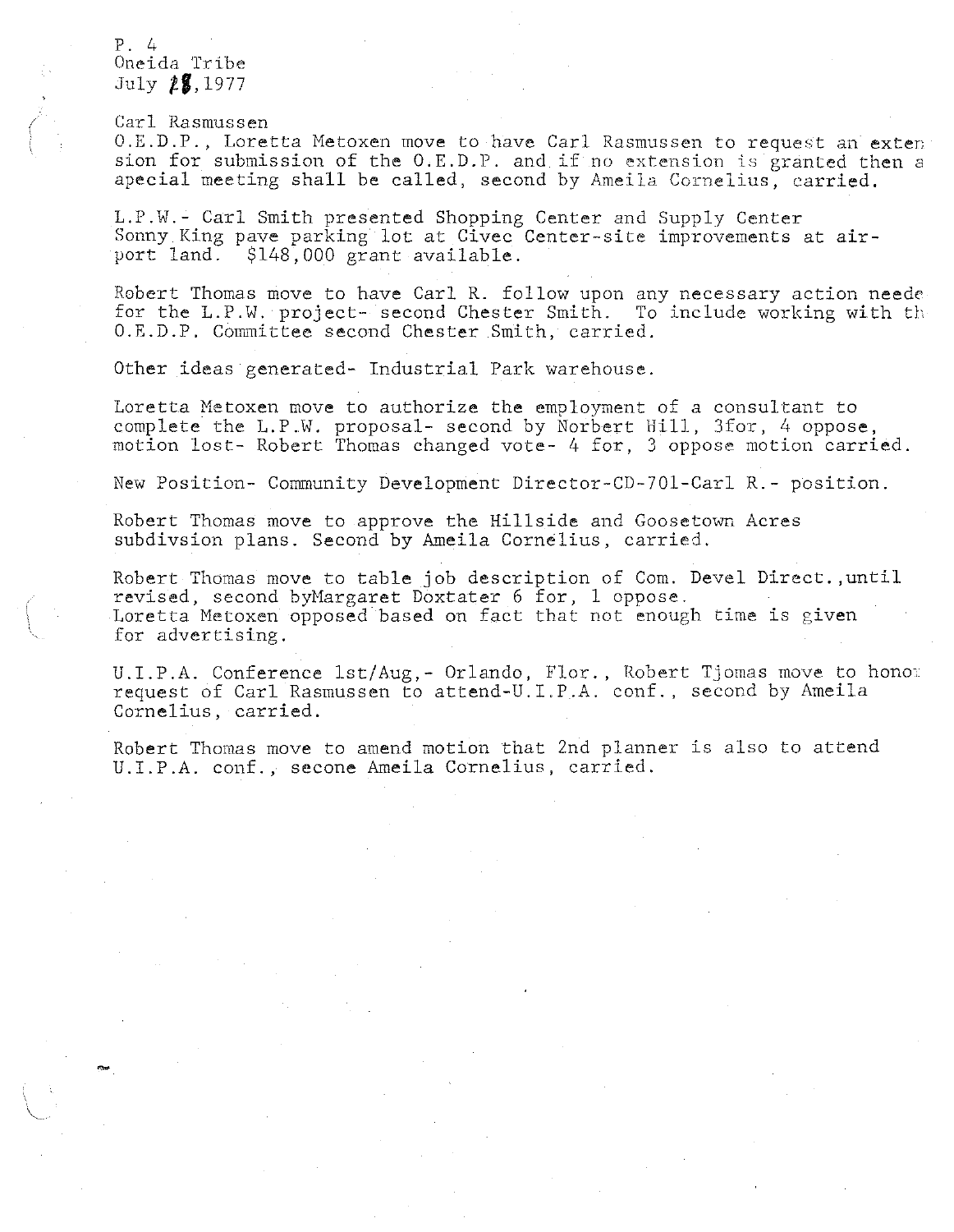## ]J. 5 Oneida Tribe July *zg,* 1977

Loretta Metoxen move to approve the request to have Carl R. attend 1 day seminar, secone by Robert Thomas, carried.

John Dorney is developing recreation site pland for various subdivision.

Rick Hill move to table Carl Smith report until Carl is present. Second, Margaret Doxtater, 6 for, 1 abstain, carried.

Robert Thomas move to adopt revised I.A.T. budget- second by Ameila Cornelius, carried.

Ameila Cornelius move to recommend that Jerry Fisher be paid by an hour or pay salary that Gary Schuyler was receiving -which ever is higher.

Robert Thomas move to state IAT wage at \$7 per hour- second by Margaret Doxtater, carried.

P.S.C. - present members- Ses. Toni, Rev. Johnsen, Fr. Keifer,Billy Bolin.

Others suggestions: Melvin Coonen, Rev. Riggs, Fr. Wallace, Gene Manders, Billy Morgan, Rafe Alicia, Bill Van Boxtel, Ray-Marion Mass,

Robert Thomas move to request CHR Special Services position- second by Margaret Doxtater, 5 for, loppose (CS), 1 abstain, carried.

Chester Smith move to accept Barbara Schumaun for RNIP secretary position 4 for, 1 opposed,2 abstain, carried.

Robert Thomas move to approve the salary increase of Asst. Planner retroactive to June 15, second by Loretta Metoxen, 3 for, 2 oppose, 2 abstain, carried.

Margaret Doxtater move that other bids be gotten from other Ins. Co. on tribal property, second by Robert Thomas, carried.

N.C.I.A. convention, Sept. 19-23-77. Norbert Hill move to send Tribal Chairman- Loretta Metoxen, move to amend to send one other person from Business Committee, second Robert Thomas, carried.

Loretta request copy of health contract by noon Tues.